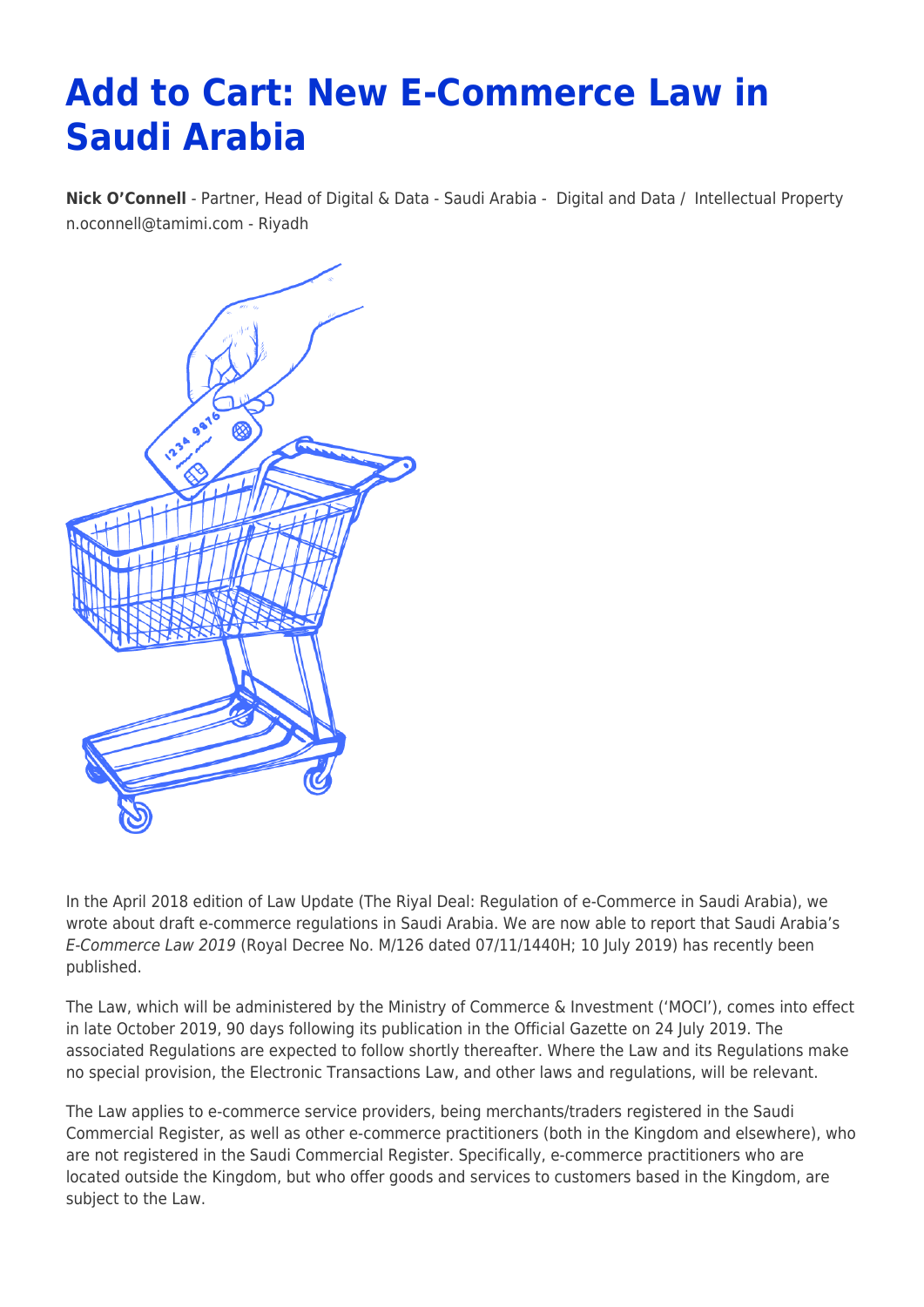The Law focuses on customer-protection related considerations. Pursuant to the Law, consumers can be natural persons or corporate entities, so the Law should be understood as applying to 'customers' in both B2C and B2B e-commerce transactions.

#### **Minimum Details**

The Law anticipates that the Regulations will set out specific information on the details that e-stores must display to customers. (An e-store is not necessarily a platform through which a transaction can be concluded; the term extends to platforms that offer or advertise goods and services). At a minimum, an estore must display the name and address of the e-commerce service provider, and, if applicable, its Commercial Registration number. The e-store must also display means of contacting the e-commerce service provider, such as an email address and contact number.

The Law requires e-commerce service providers to provide customers with clear contractual terms and conditions. At a minimum, and subject to any further details required to be specified pursuant to the Regulations, the following must be addressed:

- information on the e-commerce service provider (presumably including the name and address of the ecommerce service provider, and, if applicable, its Commercial Registration number);
- the basic characteristics of the subject goods or services, and information on any warranties;
- total price, including all fees, taxes or additional amounts relating to delivery, if any; and
- the procedure by which the contract will be concluded, as well as information on payment and delivery/performance.

Where an e-commerce service provider practises a regulated activity/profession, the service provider is required to provide further information, including the identity of the relevant regulator, and details of its licence/permit under that regulator.

E-commerce service providers are required to submit to the customer an invoice showing the itemised cost of the purchase of the goods / services, fees, taxes, additional costs related to delivery (if any), and the total cost. The invoice should also show the date and time of delivery, and any other details that may be required (e.g. to comply with tax law or regulations). Further details may also be required pursuant to the Regulations.

## **Advertising**

The Law provides that digital advertising by e-commerce service providers will constitute supplementary contractual terms that are binding on the parties. It will be interesting to see what this means in practice.

The Law contemplates certain minimum requirements for digital advertising by e-commerce service providers. At a minimum, and subject to any further details required to be specified pursuant to the Regulations, the following must be addressed:

- information on the e-commerce service provider (presumably including the name and address of the ecommerce service provider, and, if applicable, its Commercial Registration number);
- name of the subject goods or services; and
- means of contacting the e-commerce service provider.

Where an e-commerce provider fails to include such information in a digital advertisement, and MOCI directs the e-commerce service provider to reflect such information, then – without prejudice to other penalties that may be applied, this request must be addressed within one day of such notification.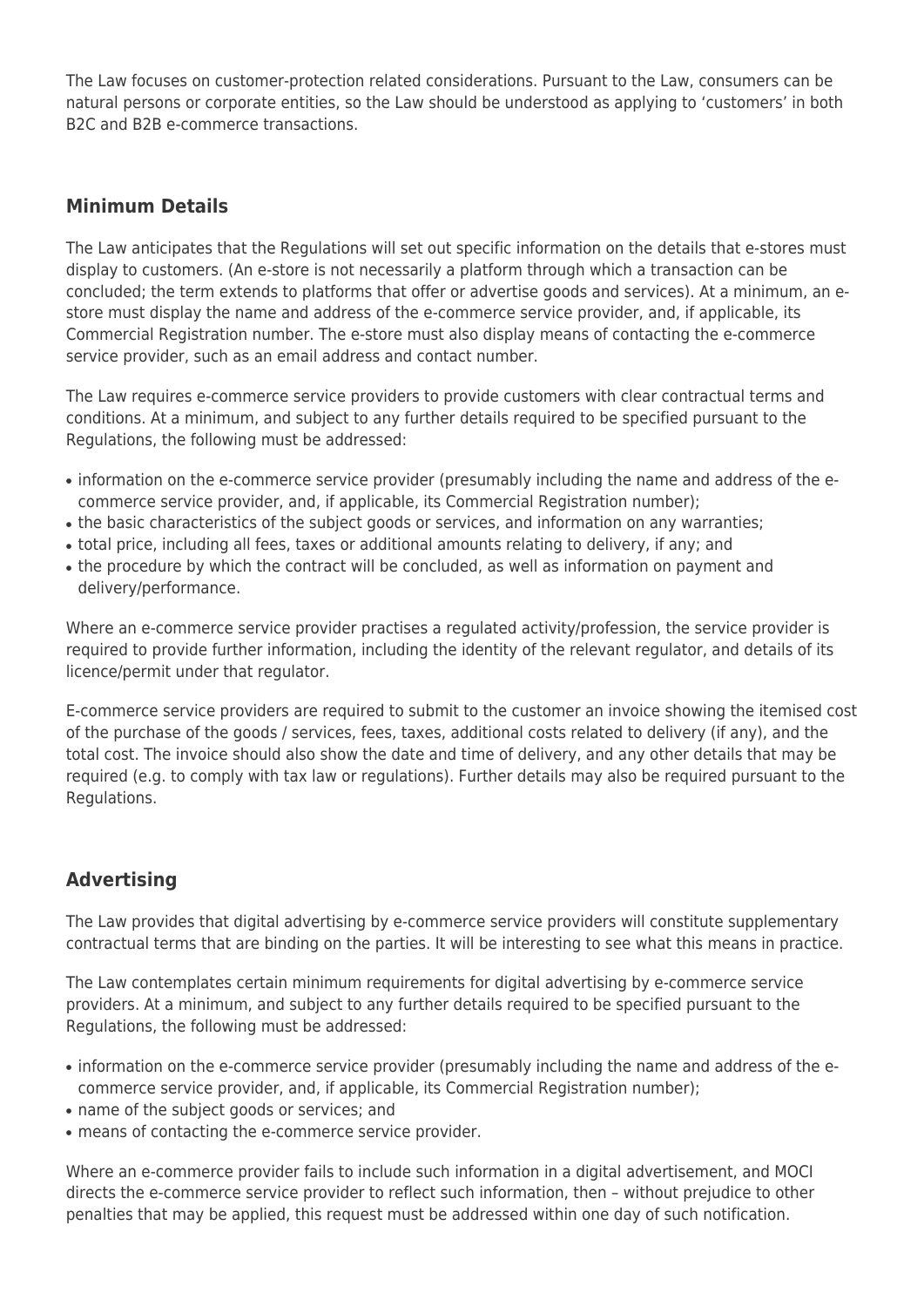Digital advertising by e-commerce service providers cannot include misleading or deceptive statements, or statements that may mislead or deceive customers. It is not permitted to use third party trade marks without authorisation of the trade mark owner. (Both these restrictions are obvious, and can also be found in other laws.) If MOCI directs an e-commerce service provider to amend or remove such content, and without prejudice to other penalties that may be applied, this must be addressed within one day of such notification.

# **Customer Rights to Correct Errors and to Terminate**

The Law contemplates the Regulations specifying a period in which customers will be entitled to correct any error that may have occurred in the course of an electronic transaction.

Customers will have typical rights to terminate contracts in an e-commerce transaction, such as where the goods are faulty, etc. Additionally, there are two general scenarios in which customers have a right to terminate a contract concluded with an e-commerce service provider. These can be understood broadly as a 'cooling off period' right to terminate 'without cause'; and a right to terminate in the event of a delay in delivery of the goods or services.

The 'cooling off period' right to terminate provides customers with a right to terminate within seven days from the date the subject goods are delivered, or the date of contracting to provide the subject service. This right to terminate is without prejudice to any statutory or contractual warranties, and is subject to the customer not having used the goods or benefitted from the services.

There are certain circumstances in which a customer cannot avail themselves of this right to terminate. These include:

- where the transaction relates to goods subject to the customers own specifications (except where there is a defect or non-conformity with such specifications);
- the transaction relates to physical media (e.g. videotapes, disks, CDs) that the customer has used;
- the transaction relates to newspapers, magazines, publications and books;
- the transaction relates to services for accommodation, transportation or catering;
- the goods the subject of the transaction are damaged as a result of the customer's own acts or inaction;
- the transaction relates to purchase of software online (except where there is a defect or non-conformity in the software that affects its ability to be downloaded).

The right to terminate in the event of delayed delivery of goods or services can be understood as a right to terminate the contract if delivery or performance is delayed by more than fifteen days from the agreed date for such performance or delivery. This right does not apply in cases of failure to deliver in time due to 'force majeure' (which is not defined), or where the parties have subsequently agreed on a different delivery timeline. The Law also requires e-commerce service providers to notify customers of anticipated delays or difficulties that may affect delivery or performance.

## **Personal Data Protection in an E-commerce Context**

Each E-Commerce service provider is required to take necessary actions and measures to protect customers' personal data and electronic communications in its control, including in the control of its agents/processors.

Subject to other legal requirements, e-commerce service providers can only retain such personal data and electronic communications for such period as is required given the nature of the transaction, or such other period as the parties may agree.